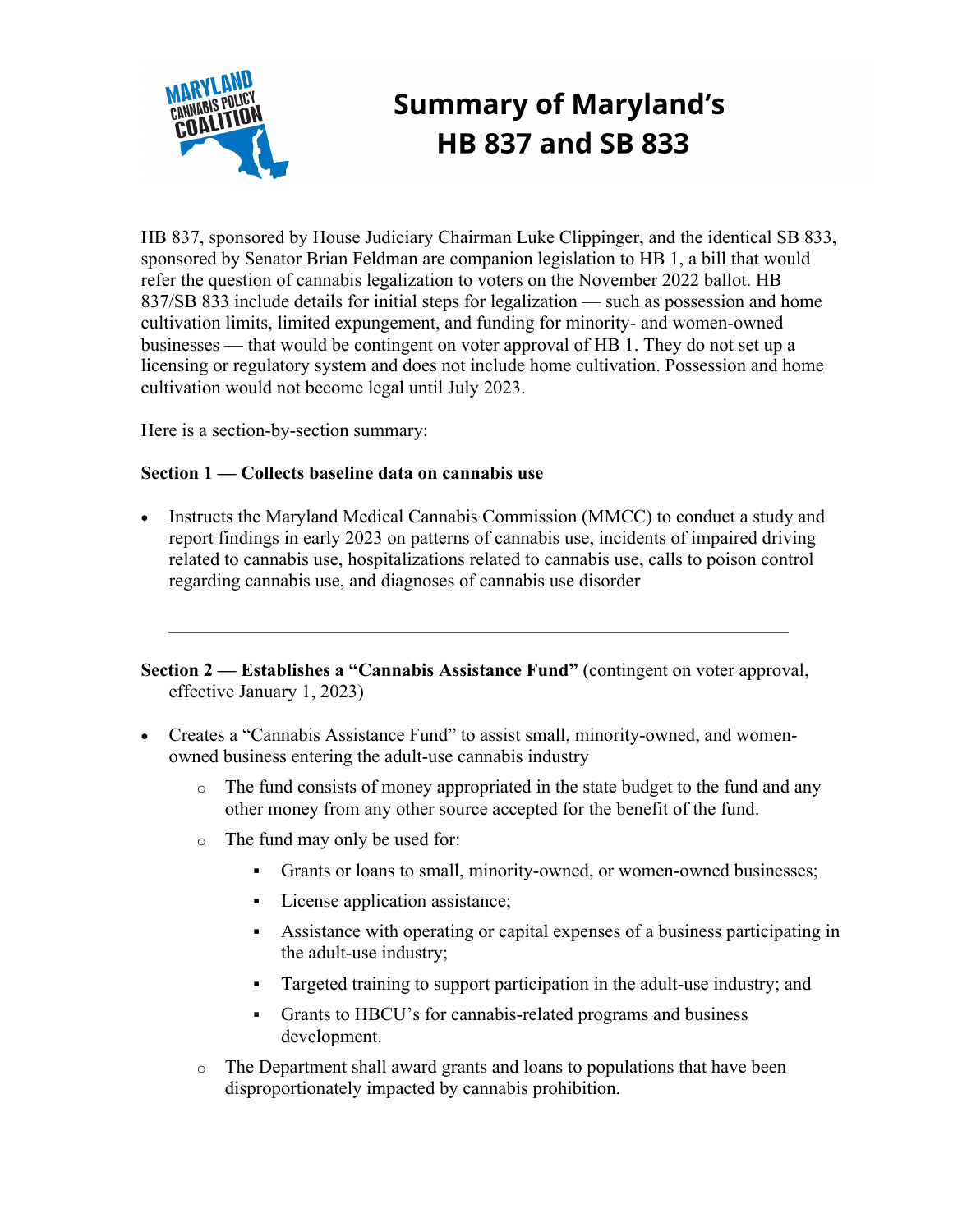**Section 3 — Expands decriminalization temporarily** (contingent on voter approval of HB 1, effective from January 1 to June 30, 2023)

- Expands decriminalization to include up to 1.5 ounces, making use and simple possession punishable by a civil fine of up to \$100 (The limit is less than 10 grams now.)
- Reduces the penalty for possession of more than 1.5 ounces, but not exceeding 2.5 ounces, to a civil fine of up to \$250

# **Section 4 — Legalizes limited possession, sharing, and home cultivation for adults** (contingent on voter approval, effective July 1, 2023)

- Starting on July 1, 2023, a person who is 21 or older could possess and cultivate a personal-use amount of cannabis, defined as:
	- o 1.5 ounces of cannabis
	- o 12 grams of cannabis concentrates
	- o cannabis products containing no more than 750 milligrams of THC
		- For individuals who are under 21, possession of 1.5 ounces or less would be punishable by a civil fine of up to \$100.
- Starting on July 1, 2023, amounts exceeding the above amounts, but no more than the below amounts, would be punishable by a civil fine of up to \$250 or community service:
	- o 2.5 ounces of cannabis
	- o 20 grams of cannabis concentrates
	- o cannabis products containing no more than 1,250 milligrams of THC
- Possessing over the above amounts would be punishable by up to six months in jail and/or a fine of up to \$1,000.
- Public smoking would be punishable by a civil fine of up to \$250 for a first offense and up to \$500 for a second offense.

**Section 5 — Up to three years in jail for dispensing, PWID, and making infused brownies at home; limited expungement** (contingent on voter approval, effective January 1, 2023)

• Punishes possession with intent to distribute (PWID) by up to three years' imprisonment and/or a fine of up to \$5,000, with an exception for sharing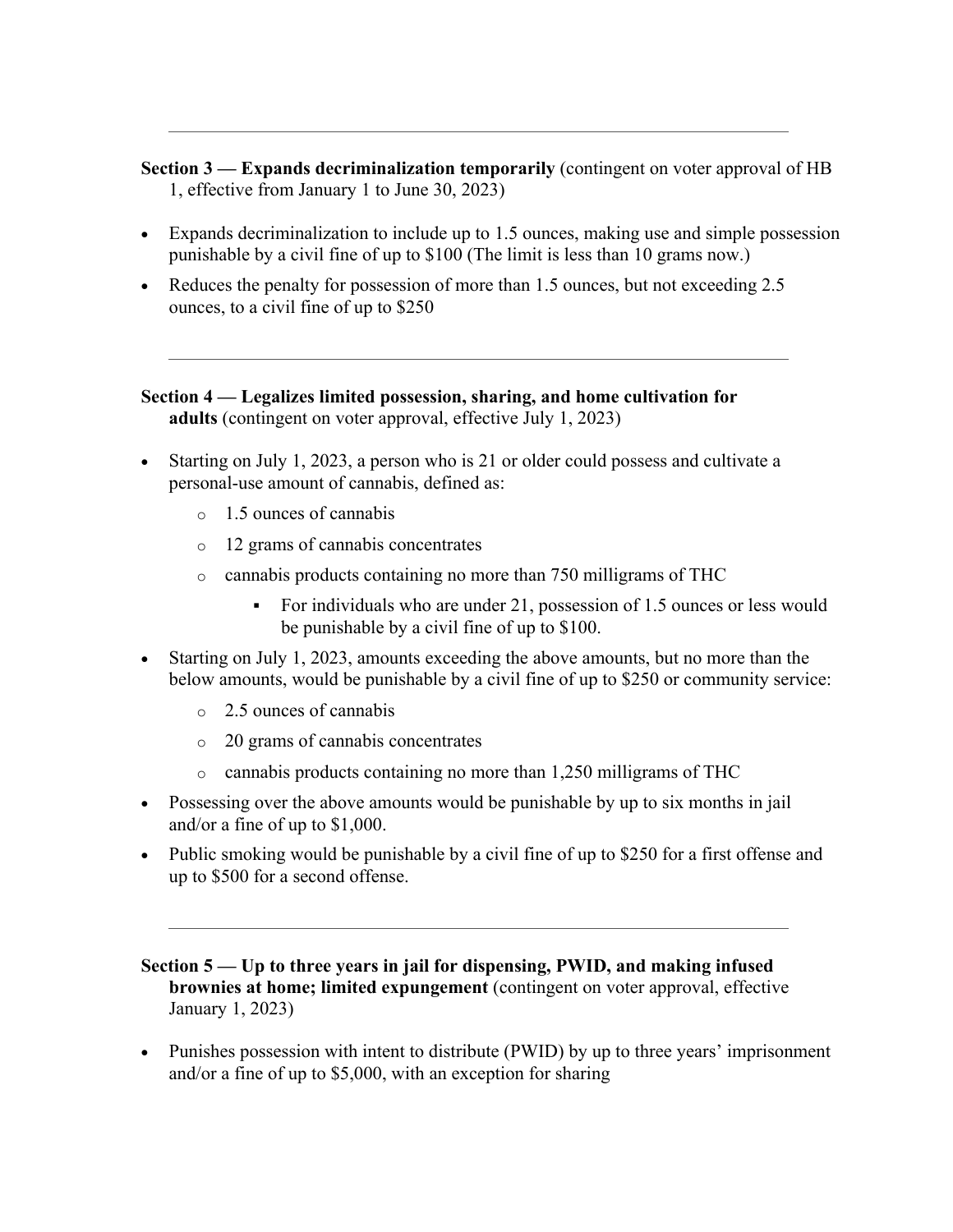- Provides that a person does not violate the provision for possessing 2.5 ounces or less "without other evidence of an intent to distribute"
- Punishes the home cultivation of cannabis and the home manufacture of cannabis products (such as making cannabis-infused brownies) and growing more than two plants by up to three years' imprisonment and/or a fine of up to \$5,000
- Provides automatic expungement for all cases where possession of cannabis was the only charge in the case and the charge was issued before July 1, 2023. It also provides the Department of Public Safety and Correctional Services must expunge the records by July 2024.
- Allows for individuals incarcerated for cannabis possession to petition for release/resentencing and provides that relief shall be granted unless they are serving a concurrent or consecutive sentence for another crime
- Provides that a petition for expungement for possession with intent to distribute cannot be filed until four years after the sentence, including parole and probation, has been completed
- Establishes a Public Health Advisory Council
- Establishes a Public Health Fund to:
	- o Support the advisory council in performing its duties;
	- o Support substance abuse disorder counseling and treatment for individuals;
	- o Fund public education campaigns related to cannabis use; and
	- o Provide training for law enforcement to recognize cannabis impairment.
- Establishes a Community Reinvestment and Repair Fund, in which:
	- o At least 30% of the revenue from adult-use cannabis and licensing fees paid by dual-licensees will be allocated by the Comptroller to a Community Reinvestment and Repair Fund.
	- o The Comptroller will disburse funds to counties in an amount that is proportionate to their rate of cannabis arrests from July 1, 2002 to July 1, 2022.
	- o Recipients must be community-based organizations that either: 1) benefit lowincome communities, or 2) serve communities disproportionately harmed by cannabis prohibition and enforcement.
	- o Funds cannot be used for law enforcement agencies or activities.
	- o Counties will report on how the funds were used every two years.

**Section 6 — Cannabis Public Health Advisory Council** (contingent on voter approval, effective January 1, 2023)

• Specifies the terms for appointed members of the Cannabis Public Health Advisory Council